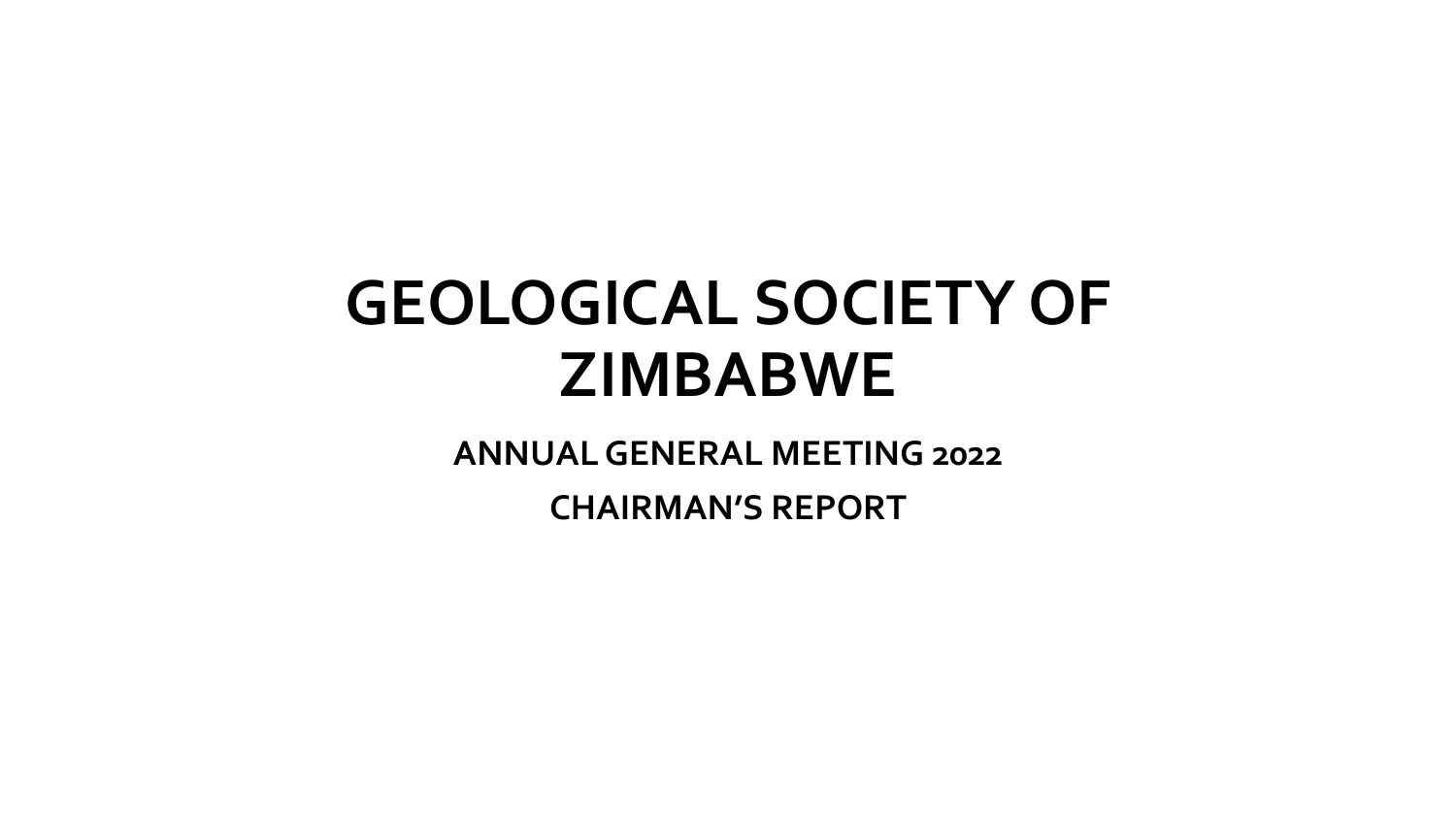## **SOCIETY MEMBERSHIP**



- There was 9% increase on the ordinary membership
- There was no movement on the other membership categories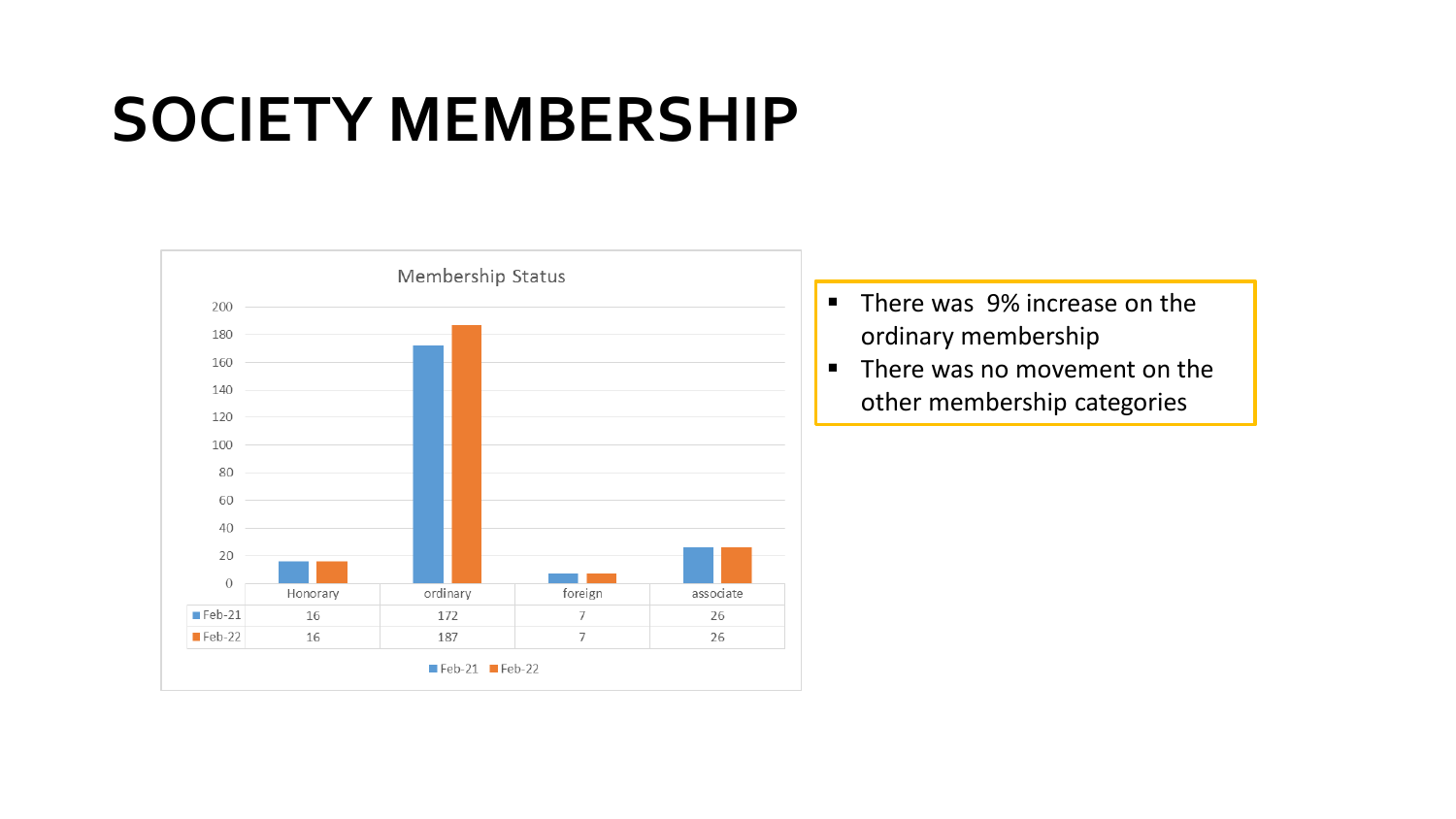### **SOCIETY ACTIVITIES FOR THE YEAR: TALKS**

- Basement Architecture of the Central African Shield Hielke Jelsma
- Some African Coal Deposits Lesley Jeffrey
- Professional Integrity: A case study -Vaughn Duke
- The Post-Karoo Mutandahwe Igneous Complex of Southeastern Zimbabwe -A host to a potential "CLIMAX-Type" Porphyry Molybdenum Deposit with distal Tungsten/Copper? - Tenyears Gumede
- Institutionalizing Geological Considerations for Development Planning ; Need for Disaster Management Plan - Ngonidzashe Tobani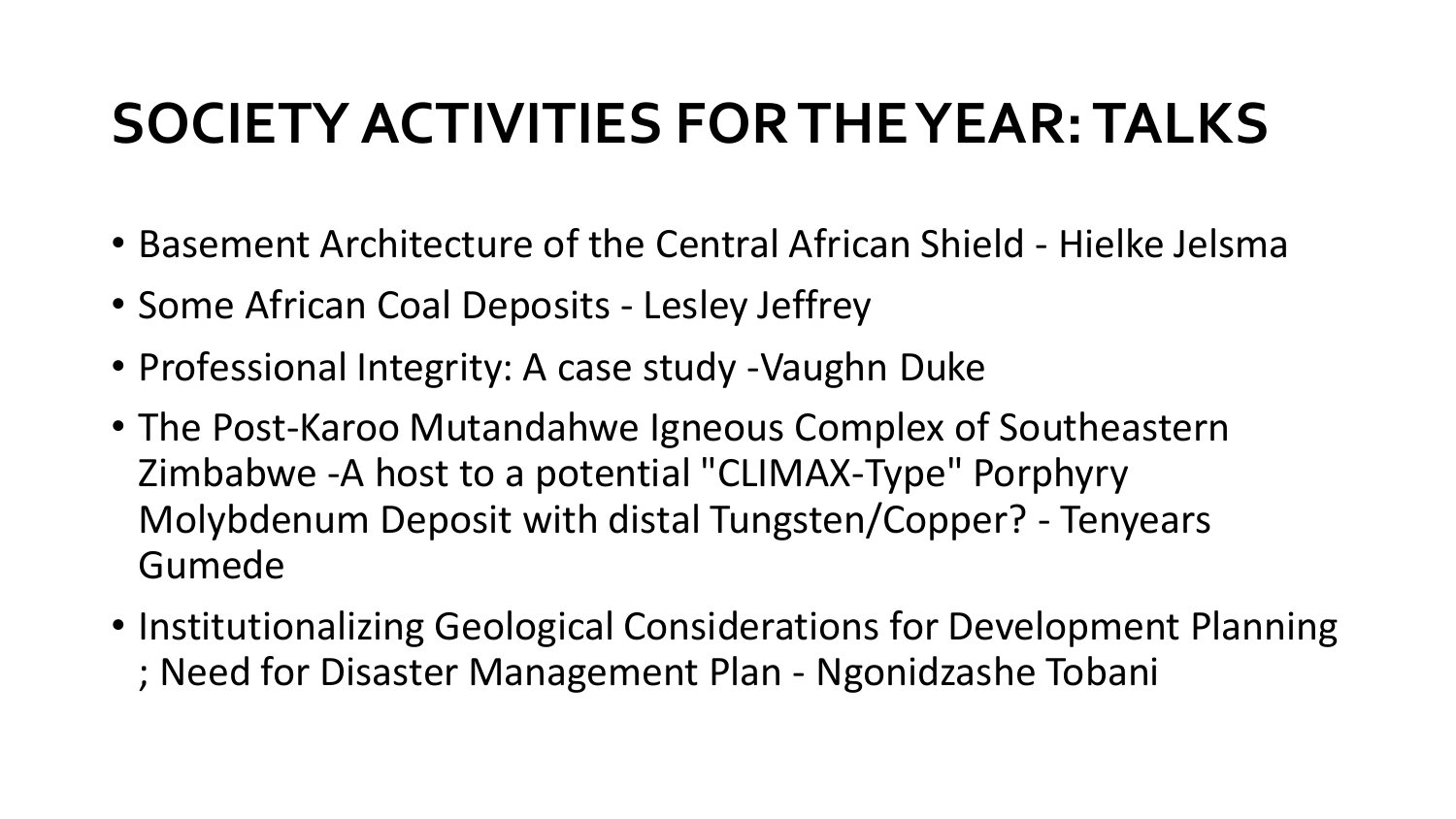## **SOCIETY ACTIVITIES FOR THE YEAR: TALKS CONT**

- Predictive Modelling of Orogenic Gold Mineralization in the Harare-Shamva Greenstone Belt - Tariro Ndhlovu
- Drones in Mining Tatenda Mafara
- On the spatial association of granite intrusions & gold mineralization in the Belingwe greenstone belt, Zimbabwe - Godfrey Chagondah
- Long-term low-price benchmarks for metals and their effects on exploration, mining and investment - Peter Buchholz
- An Underground Mapping Solution Solomon Gumbie
- Mineral Asset Valuation and Its Uses William Gambiza
- Talk Online Insights into the deformation and gold mineralisation of the Mwanesi Greenstone Belt, central Zimbabwe Craton - Brian Mapingere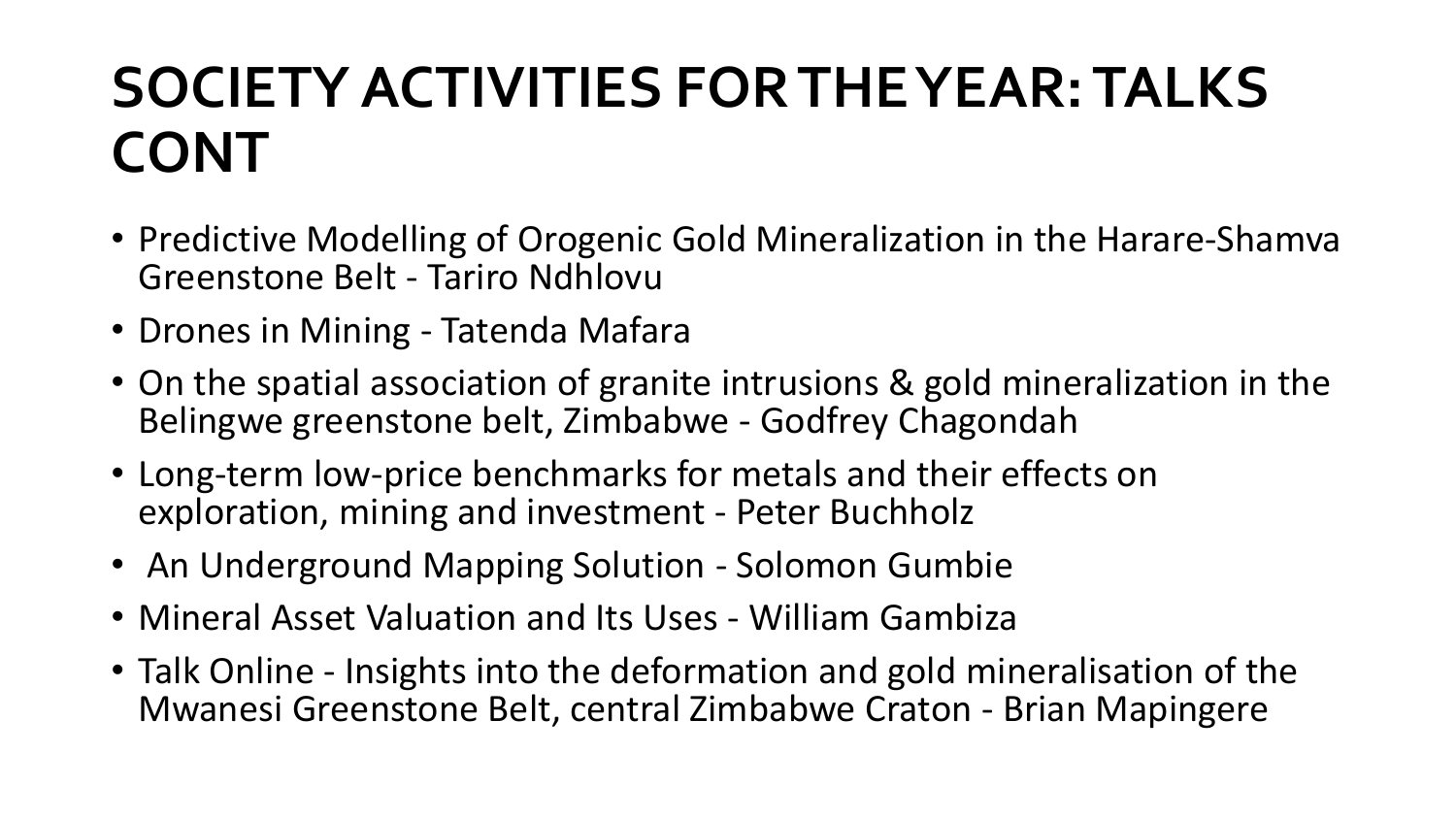# **Society activities Summer Symposium**

- The traditional summer symposium was held as usual at the University of Zimbabwe
- 59 members participated
- There was a post symposium trip to Nyanga which was well attended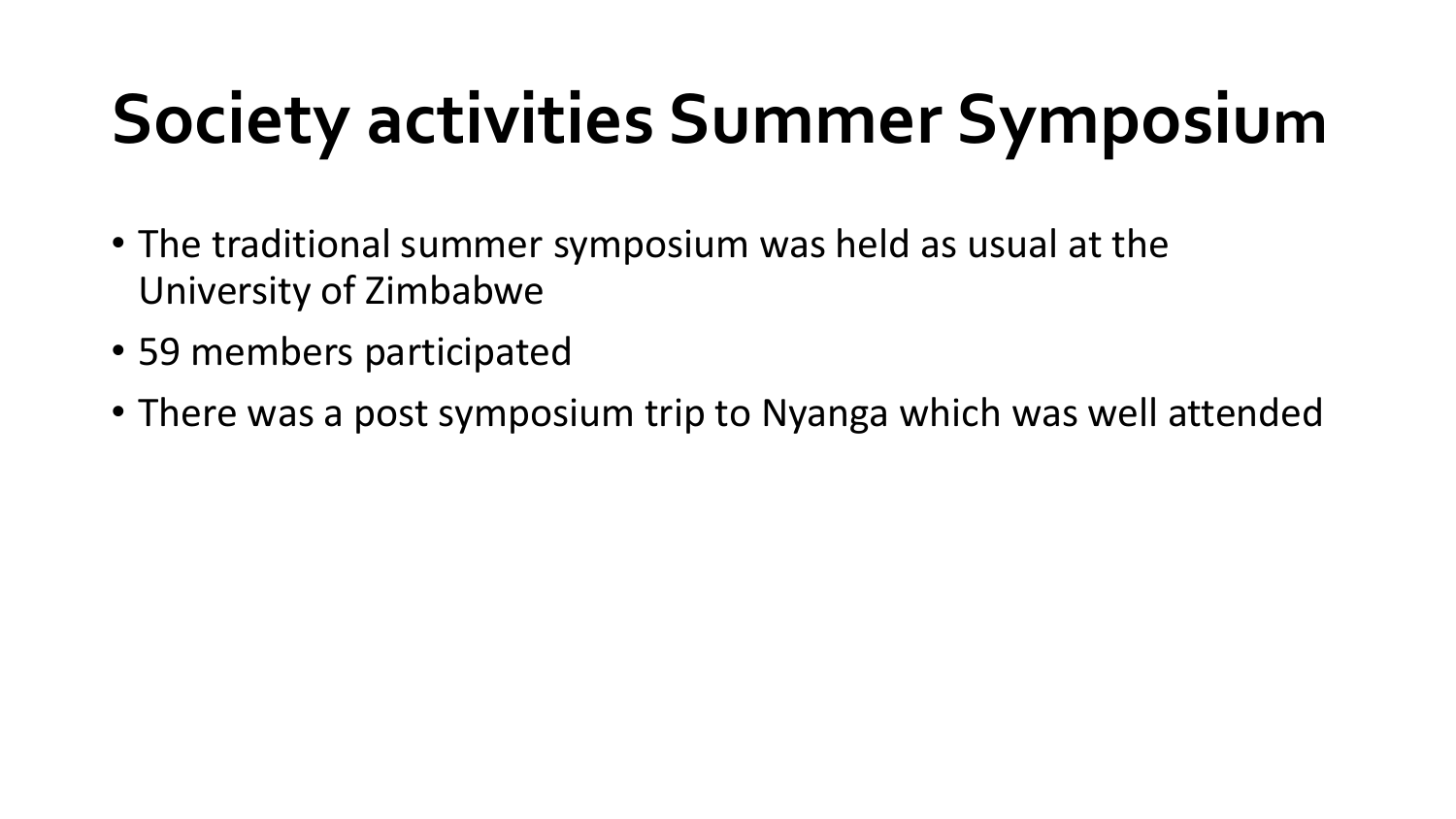### Professional Registration

- As per 2021 AGM resolution, a referendum was conducted on whether membership required the committee to go ahead with the issue of professional registration.
- Essentially the members agreed to go ahead with the professional registration process.